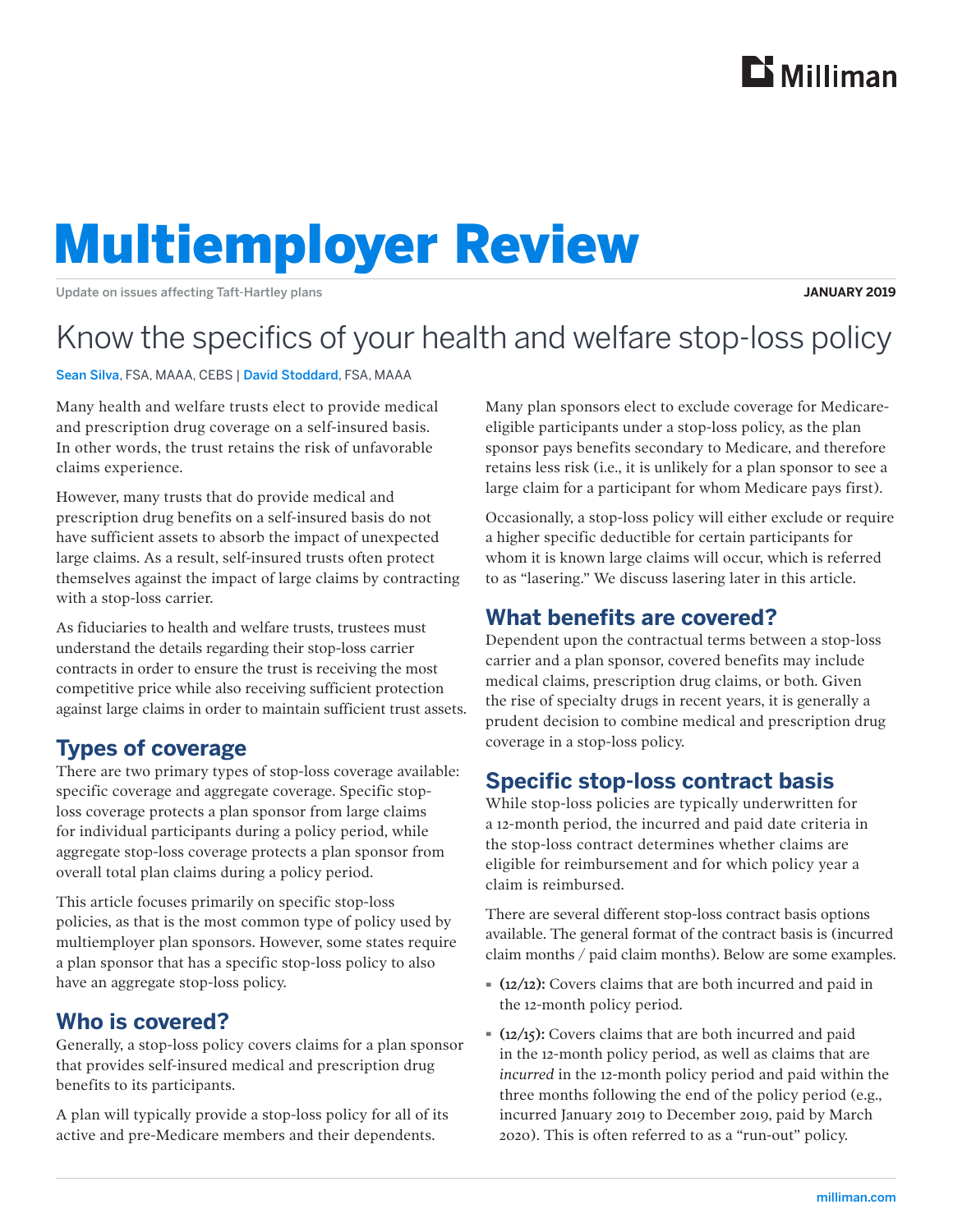- · (15/12): Covers claims that are both incurred and paid in the 12-month policy period, as well as claims that are *paid* in the 12-month policy period and incurred within the three months preceding the beginning of the policy period (e.g., incurred October 2018 to December 2019, paid January 2019 to December 2019). This is often referred to as a "run-in" policy.
- · Paid: Covers claims that are paid during the 12-month policy period, regardless of when claims are incurred. This is the most comprehensive contract basis available, and is therefore the most expensive.

#### **Specific stop-loss deductible**

Specific stop-loss policies reimburse the plan sponsor when eligible claims for an individual exceed a deductible amount defined in the contract, also often referred to as the individual attachment point. The contractually defined deductible applies separately to each individual covered under the policy and resets upon entering a new policy period.

For example, if a specific stop-loss policy has a deductible of \$300,000 and a covered individual has \$500,000 of eligible claims during the policy period, the stop-loss carrier would reimburse the plan sponsor \$200,000, or the amount of eligible claims in excess of the deductible. If a second individual has \$400,000 of eligible claims during the policy period, the stop-loss carrier would reimburse the plan sponsor an additional \$100,000. There is no limit to the number of individuals for whom a plan sponsor can receive reimbursement in a given policy period.

Stop-loss carriers are able to offer a large range of deductible options from which to choose. The lower the deductibles, the higher the premiums will be, and vice versa. Generally, a plan with a larger population or a more predictable claims pattern should choose a higher deductible with lower premiums,

because it can afford to retain more risk. Conversely, a plan with a smaller population or a less predictable claims pattern should opt for paying higher monthly premiums in exchange for the security of a lower deductible.

## **Aggregating specific stop-loss deductible**

In addition to a specific deductible, a stop-loss carrier may also offer the option of an aggregating specific deductible to plan sponsors. An aggregating specific deductible is an additional (aggregate) deductible that the plan sponsor must satisfy prior to receiving claims reimbursements from the carrier.

The chart in Figure 1 contains two different examples of a stop-loss policy that combines a specific deductible of \$300,000 with an aggregating specific deductible of \$200,000.

The purpose of an aggregating specific deductible is to lower premiums paid to the stop-loss carrier in exchange for the plan sponsor potentially paying a bit more in claims throughout the policy period. Additionally, an aggregating specific deductible paired with a slightly lower specific deductible can help to mitigate the risk of an unusually large number of claims that are just below the original higher specific deductible. While including an aggregating specific deductible can be favorable for plan sponsors, stop-loss carriers will not always offer this as an option.

#### **Lasers and conditional lasers**

The purpose of a stop-loss policy is to protect a plan sponsor from unpredictable catastrophic claims that exceed predetermined amounts. However, stop-loss carriers require disclosure of information for review prior to entering a contract period (policies are generally rated based on a historical period of three to five years), in addition to

|  | FIGURE 1: EXAMPLES OF AGGREGATING SPECIFIC STOP-LOSS DEDUCTIBLES |  |  |
|--|------------------------------------------------------------------|--|--|
|  |                                                                  |  |  |

|                                    |                                                                                                           | STOP-LOSS POLICY A | <b>STOP-LOSS POLICY B</b> |
|------------------------------------|-----------------------------------------------------------------------------------------------------------|--------------------|---------------------------|
| (1)                                | Specific Deductible                                                                                       | \$300,000          | \$300,000                 |
| (2)                                | <b>Aggregating Specific Deductible</b>                                                                    | \$200,000          | \$200,000                 |
| (3)                                | Claims for Individual X                                                                                   | \$500,000          | \$400,000                 |
| $(4) = (3) - (1)$                  | Claims for Individual X After Specific Deductible                                                         | \$200,000          | \$100,000                 |
| $(5) = MAX[$ $(4) - (2)$ , 0]      | Claims for Individual X After Specific Deductible<br><b>AND</b> Aggregating Specific Deductible           | \$0                | \$0                       |
| $(6) = MAX[(2) - [(3) - (1)]$ , 0] | Remaining Aggregating Specific Deductible<br>(after Individual X's claims)                                | \$0                | \$100,000                 |
| (7)                                | Claims for Individual Y                                                                                   | \$450,000          | \$450,000                 |
| $(8) = (7) - (1)$                  | Claims for Individual Y After Specific Deductible                                                         | \$150,000          | \$150,000                 |
| $(9)^*$ = MAX[ $(8)$ – $(6)$ , 0]  | Claims for Individual Y After Specific Deductible<br><b>AND</b> Remaining Aggregating Specific Deductible | \$150,000          | \$50,000                  |

\* This is the amount that the plan sponsor would be reimbursed for Individual Y's claims. In addition, any subsequent claims by Individual X, Individual Y, or any other covered individual with claims greater than the specific deductible (\$300,000 in both examples) would also be reimbursed if they occurred during the policy period.